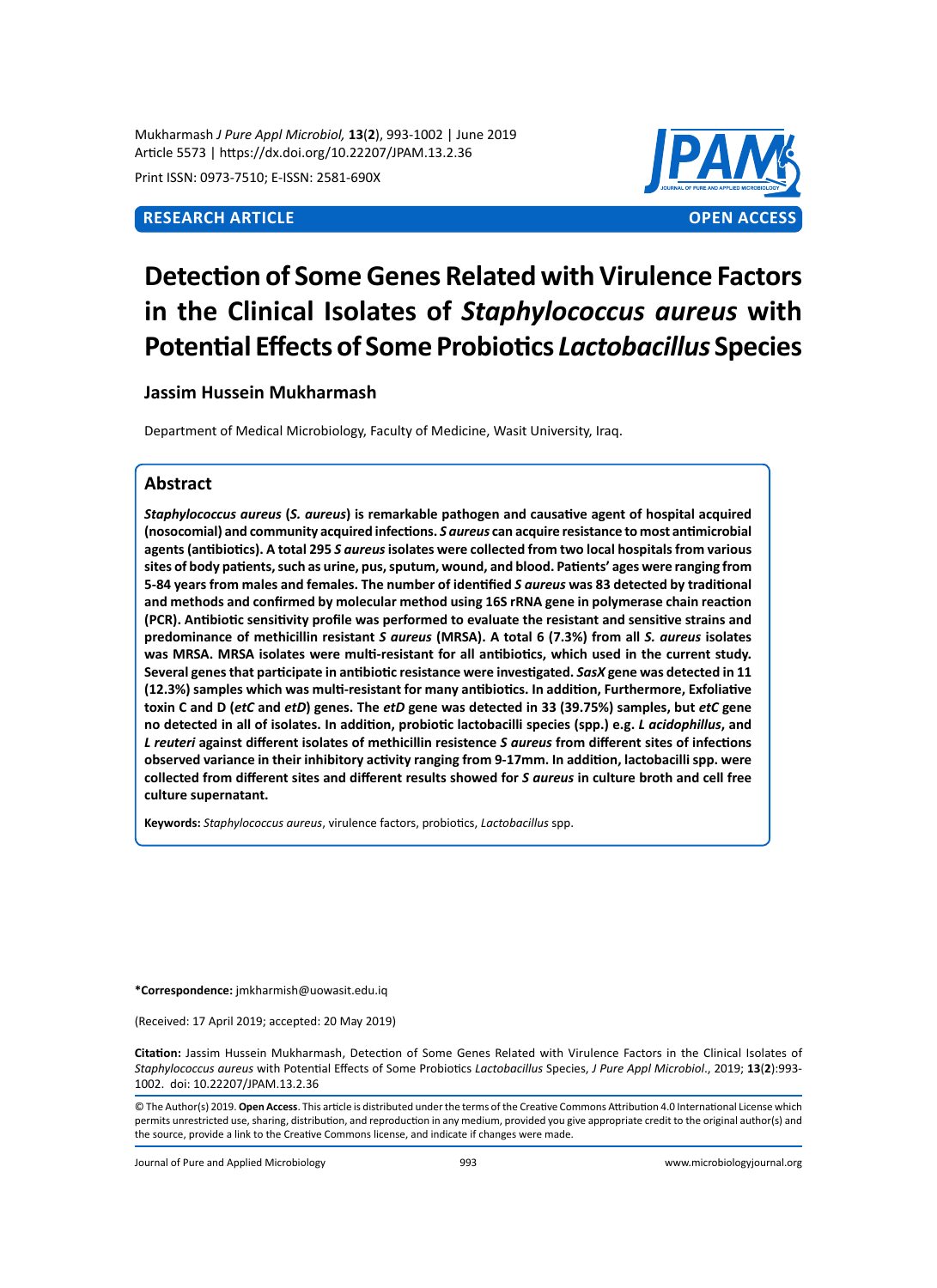#### **INTRODUCTION**

*Staphylococcu aureus* (*S. aureus*) is one of the pathogens causing a wide range of hospitalacquired (nosocomial) and community-acquired infections. *S. aureus* play an important role and causative agent of diseases<sup>1</sup>. The emergence of methicillin-resistant *S. aureus* (MRSA) was a universal healthcare dilemma due to the limitation of curative options<sup>2</sup>. At first, it was showed as healthcare facilities specific problem; newly the community-acquired MRSA has raised<sup>3</sup>. Ness4 predominant that MRSA are resistant to different β-lactam antibiotics but often the MRSA strains are multidrug resistant due to display resistance to other different antibiotics, such as aminoglycosides, macrolides, tetracycline, fluoroquinolones, and chloramphenicol that are usually used in the medication to different diseases caused by these pathogens. Furthermore, in recent two decades *S. aureus* diseases have become large serious and costly to therapy due to increasing predominance resistivity in *S. aureus* bacteria due to excessive increase use of antimicrobial agents<sup>5</sup>. Bimanand et al.<sup>6</sup> demonstrated that S. *aureus* is one of the more common causes of bacteremia and presently carries 20-40% mortality rate monthly. The capability of *S. aureus* strains to produce adhesion and biofilm makes them more resistant to different antimicrobial agents.

On the other hands, *S. aureus* is ability forming of biofilm, and increase resistant antibiotics, particularly in the chronic infections those strains forming biofilm and appearance raised resistance against antibiotics treatment are an important medical issue. It is considered which biofilms give a share in more 80% of all infections in human being<sup>7</sup>.

Furthermore, in *S. aureus*, there is several virulence factors related with colonization, adherence, and biofilm formation that controlled by polysaccharide intracellular adhesion (PIA)<sup>8</sup>. *SasX* is a cell wall-anchored protein that is believed to have contributed to large epidemics of nosocomial infections cause by MRSA in Asia. *SasX* gene has been displayed to develop *S. aureus* nasal colonisation in laboratory animals i.e. mouse by encouraging *S. aureus* adherence to the epithelium of nasal cavity<sup>9</sup>.

Foster *et al*. <sup>10</sup> stated that the immunization with recombinant *SasX* gene with specific Abs

against *SasX* decreased colonization for epithelium nasal cavity.

Moreover, exfoliative toxins (*ETs*) of *S. aureus* are the major reason of human diseases, particularly staphylococcal scalded skin syndrome (SSSS) in infants and young children. There are three types of *ETs*; A, B, C, and D. The *etA* and *etB* are the main causative agents of SSSS. The *etD* toxin produces from *S. aureus* were isolated especially from other cutaneous and soft tissue infections<sup>11</sup>. Moreover, *etC* present only in the  $animals^{12}$ .

Probiotics defined as live benefit microorganisms (MO) that confer a health benefits for humans and animals when ingested in sufficient quantities $13$ . Several strains belonging to various MO, such as bacteria and yeast i.e. *Lactobacillus*, *Bifidobacterium, Saccharomyces boulardii*, and *Saccharomyces cerevisiae*, respectively and others, which are the prevalence of the gut microflora<sup>14</sup>. Probiotics MO together are commensals of the gut and other sites in the body host and differ from MO pathogens in the terms of their actions on the immunity in the gut as they do not stimulate immune system<sup>15</sup>. Yan and Polk<sup>16</sup> stated that the results of evidence based analyses from human being researches and lab animal models have observed the clinical potential of beneficial MO against several diseases. Lactobacilli spp. Produce several substances, such as lactic, and acetic acids, and also to other inhibitory substances e.g. bacteriocins,  $H_2O_2$ , CO<sub>2</sub>, and others<sup>17</sup>.

The aims of this study were to investigate the predominant of *SasX*, *etC*, and *etD* genes in *S. aureus* isolated from samples by polymerase chain reaction (PCR) technique. In addition, estimation effect of some lactobacilli species *in vitro* by different methods.

## **MATERIALS AND METHODS Collection of bacterial samples, bacterial maintenance and culturing**

A total 295 clinical sample of different infection sites were collected from two local hospitals; Al-Kramah and Al-Zahraa in Wasit city / Iraq. These samples were cultured on the different media, such as blood agar initially and on the selective media i.e. mannitol salt and Staph 110 agars to detect isolates of *S. aureus*. Bacterial cultures were incubated overnight at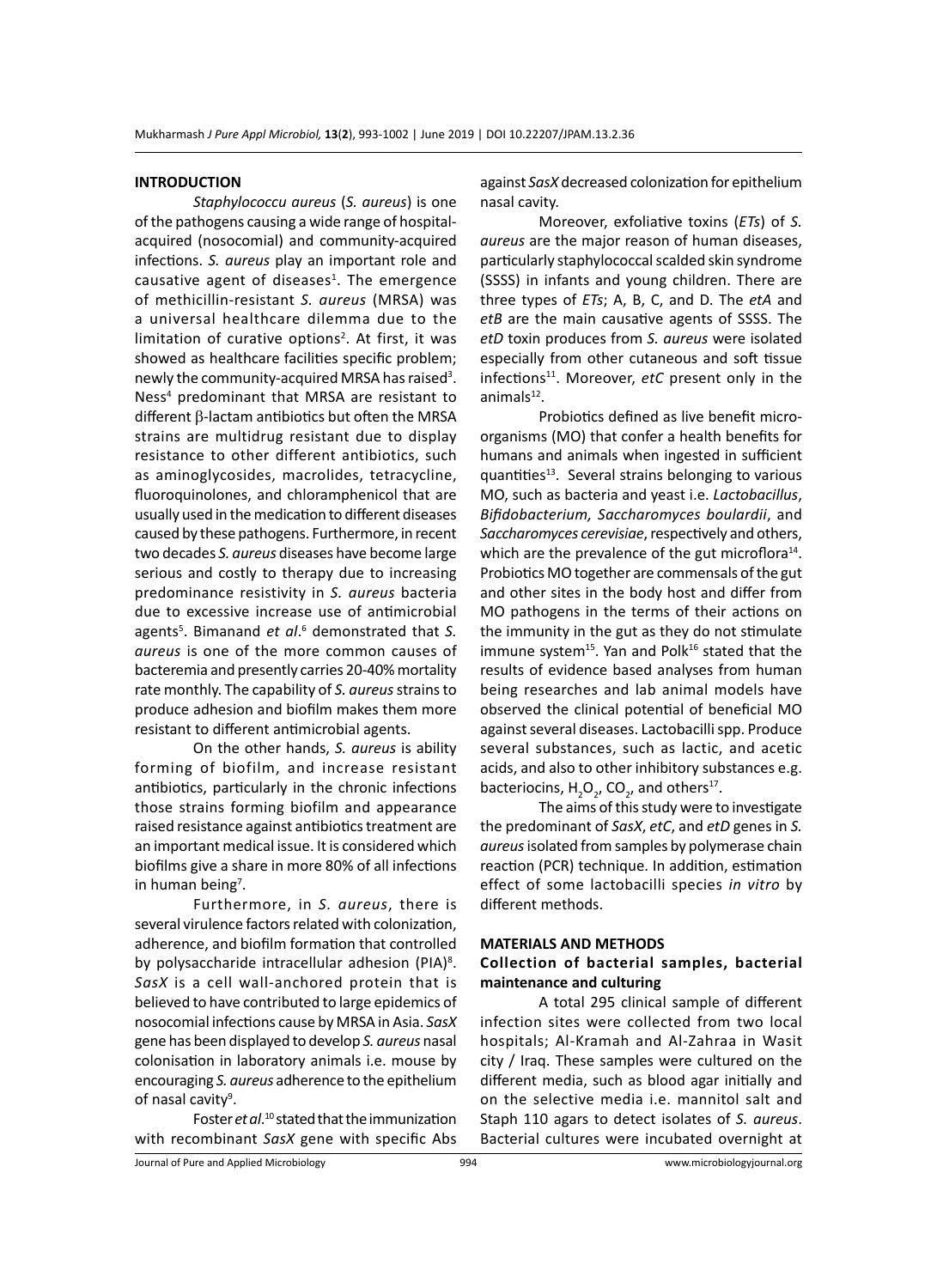37°C for 18-20 hours (hrs). Other techniques, such as traditional and molecular were used to detect different isolates of *S. aureus*.

In addition, in the current study, stander probiotic lactobacilli species were used, such as *Lactobacillus acidophilus* (*L acidophilus*) ATCC 4356, and *Lactobacillus reuteri* (*L reuteri*) ATCC 23272 were prepared and grown on the de Man Rogosa Sharpe (MRS) medium.

Detection of antimicrobial susceptibility test

To conduct of this test, using Bauer-Kirby discs diffusion method to check different isolates susceptibility for different antibiotics. The antibiotics were used in the present study, as the following: Amoxicillin (AMX) 10µg, ampicillin (AMP) 10µg, cefotetan (CTT) 30µg, chloramphenicol (CPL) 30µg, ciprofloxacin (CIP) 5µg, clindamycin (CLI) 2µg, Erythromycin (ERY) 15µg, gentamicin (GEN) 10µg, Nitrofurantoin (NIT) 300µg, oxcacillin (OXA) 1µg, tetracycline (TET) 30µg, and vancomycin (VAN) 30µg. Samples were considered as MRSA, according to the oxacillin antibiotic resistance.

# *StaphylococcuS. aureus* **DNA extraction protocol and primers with PCR conditions**

Genomic DNA in different *S. aureus* isolates was isolated from *S. aureus* using Genomic Kit for DNA Extraction (Geneaid Genomic DNA extraction Kit, U.S.A.). DNA was extracted, according to the manufacturer's instructions. In brief, all samples were centrifuged and pellet was suspended in 0.2 mL GB buffer for 10 minutes. A total 0.2 mL GB buffer was used also for 10 minutes. Then, absolute ethanol (0.2 mL) was added to lysate. 2 ml tube, and used to collect after by GD columns after centrifuge. A W1 buffer added to the GD column and centrifuged. Then, wash buffer was used and elution buffer added and left for 3 minutes to ensure obtaining purified DNA. The different virulence genes responsible for biofilm formation were identified by polymerase chain reaction.

The specific primers, such as 16S rRNA, *SasX*, *etC*, and *etD* were synthesized by Eurofins MWG Operon (MWG, Germany), as outlined in the Table 1.

| Primer   | Primer's sequence (5'-3') |                                                         | Product<br>size (bp) | Accession No.                   |
|----------|---------------------------|---------------------------------------------------------|----------------------|---------------------------------|
| SasX     | F.<br>R                   | <b>TCACCTTTTGCTACACCTGGT</b><br>AATGACTCAAATGTAAGGGGAGT | 304bp                | KU901576.1                      |
| etC      | F.<br>R                   | <b>TCCCGCACGGTACTTTTGAA</b><br>GAATTATGTCCCAGCCCCGT     | 522                  | JX298872.1                      |
| etD      | F.<br>R                   | AGTACAATGCAGCCCCTTCC<br>CCGGATCCAGAATTTCCCGA            | 412                  | NC 007795.1:277667<br>8-2777550 |
| 16S rRNA | F.<br>R                   | CTGGAACTGAGACACGGTCC<br>CCCAACATCTCACGACACGA            | 777                  | KF678862.1                      |

**Table 1.** All primer used in the current study, and the specific primer of 16S rRNA gene of *S. aureus*

Finally, concentration of DNA and quality were evaluated using a NanoDrop spectrophotometer and purity. DNA samples with low purity were discarded, and extractions were repeated if required.

# **Detection of antagonistic activity using agar spot test method**

Overnight cultures of different lactobacilli spp. were spotted onto the surface of MRS agar and incubated for 24hrs. at 37°C to allow colonies to develop. After overnight incubation, the plates were checked for inhibition zones, according to

the Klewicka *et al*. 18 method. A clear zone of more than 1 mm around a spot was considered as an indicator of antimicrobial effect<sup>19</sup>. All tests were replicated three times under the same identical experimental conditions.

# **Statistical analysis**

Statistical analysis was used to analyze data according to the Statistical Package for the Social Sciences (SPSS, Version 17.0). As well as, Chi Square used for all isolates with *P* value was less than 0.05 (*P* < 0.05).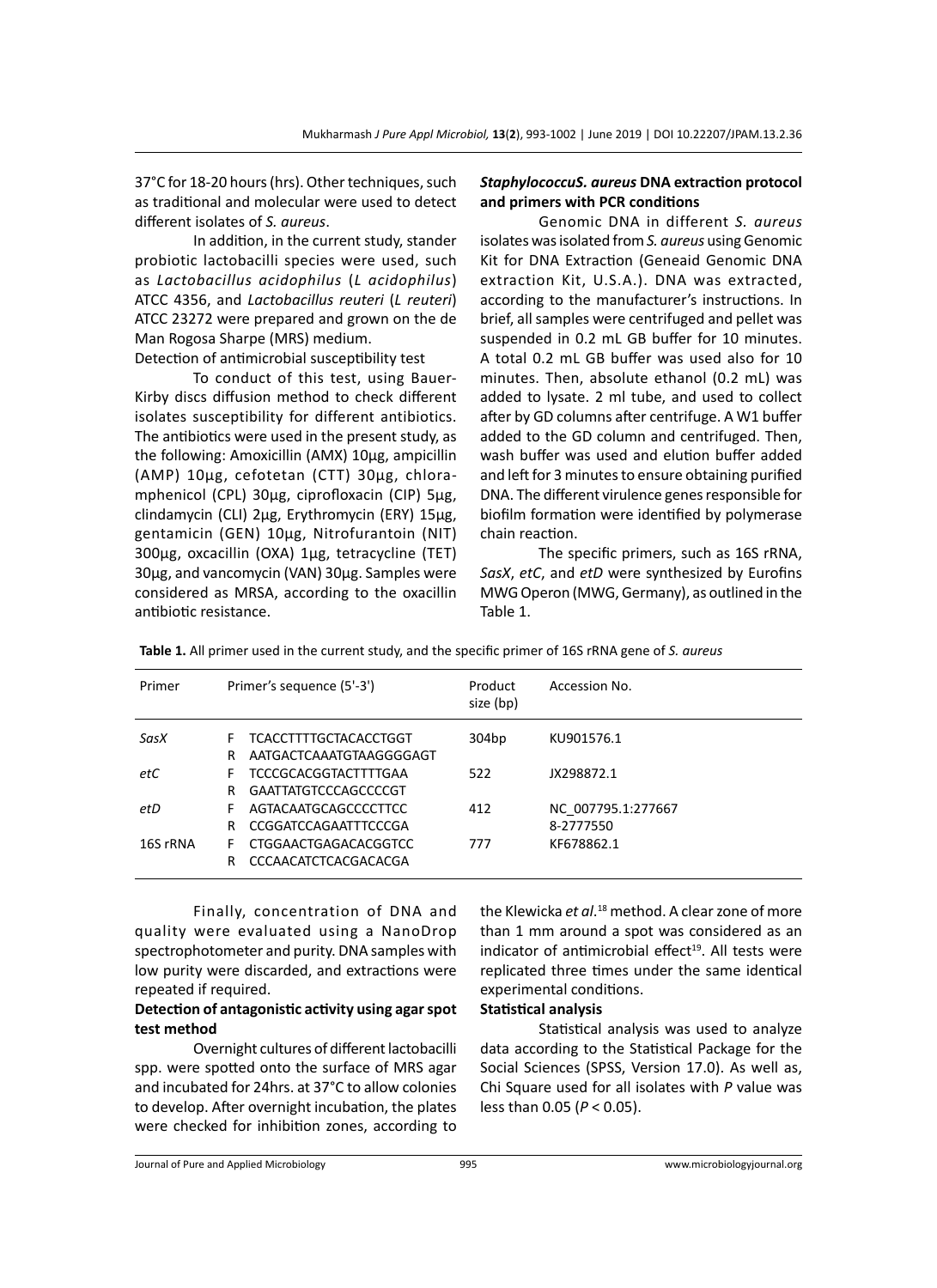#### **RESULTS**

# **Collection of samples**

The results of culturing a (295 samples), and taken from different sites of infection in a performance duration extended from February 2018 to February 2019. A total 83 samples of *S. aureus* were obtained from both sexes; male and female with age range 5-84 years, as listed in the Table 2.

**Table 2.** Percentage and numbers of infected patients, according to the age

| Age (Year)   | Number | Percentage (%) |  |
|--------------|--------|----------------|--|
| $5 - 14$     | 3      | 3.9            |  |
| $15 - 24$    | 9      | 14.5           |  |
| 25-34        | 12     | 17.1           |  |
| 35-44        | 7      | 7.9            |  |
| 45-54        | 16     | 14.5           |  |
| 55-64        | 21     | 21.1           |  |
| 65-74        | 11     | 15.8           |  |
| 75-84        | 4      | 5.3            |  |
| Total (Mean) | 83     | 100.0          |  |

The spread of *S. aureus* was significant (P < 0.05) variable, according to the gender of infected individual. Females were more than males (54.2% and 45.8%), respectively, as outlined in the Table 3.

**Table 3.** Percentage of infected in both; males and females

| Gender | Number | Percentage (%) |  |
|--------|--------|----------------|--|
| Female | 45     | 54.2           |  |
| Male   | 38     | 45.8           |  |
| Total  | 83     | 100.0          |  |

#### **Detection isolates of** *S. aureus* **in different samples**

*S. aureus* were detected using traditional and molecular techniques. In traditional methods, isolates of *S. aureus* were ability to produce β-hemolysis on the blood agar medium, mannitol salt fermentation, production of  ${\sf H}_{\sf_2}{\sf O}_{\sf_2}$  from catalase, production of coagulase, and DNase. To confirm diagnosis of *S. aureus*, detection isolates of *S. aureus* by molecular technique using 16S rRNA through Maxime Pre Mix for PCR (I NtRON, Korea), according to the manufacturer's instructions. A total 83 samples were identified as *S. aureus* bacteria. A total 6 samples were identified as MRSA which constitute 7.3% from all isolates of *S. aureus*.

According to type of sample, the samples incidence of *S. aureus* was higher in the pus samples and lower in the burn samples, (39.8% and 6.0%) respectively ( $P < 0.05$ ), as outlined in the Table 4.

#### **Antibiotic susceptibility test**

The results for antibiotic susceptibility test were explained in the Fig. 1**.**

**Table 4.** Percentage and numbers of *S. aureus* according to the source of infections

| Type of<br>sample | <b>Numbers</b> | Percentage<br>(%) |  |
|-------------------|----------------|-------------------|--|
| Pus               | 33             | 39.8              |  |
| Wound             | 15             | 18.0              |  |
| Urine             | 11             | 13.3              |  |
| Sputum            | 10             | 12.0              |  |
| Blood             | 9              | 10.9              |  |
| Burn              | 5              | 6.0               |  |
| Total             | 83             | 100.0             |  |



**Fig. 1.** Antibiotic susceptibility test on the different *S. aureus* isolates

Journal of Pure and Applied Microbiology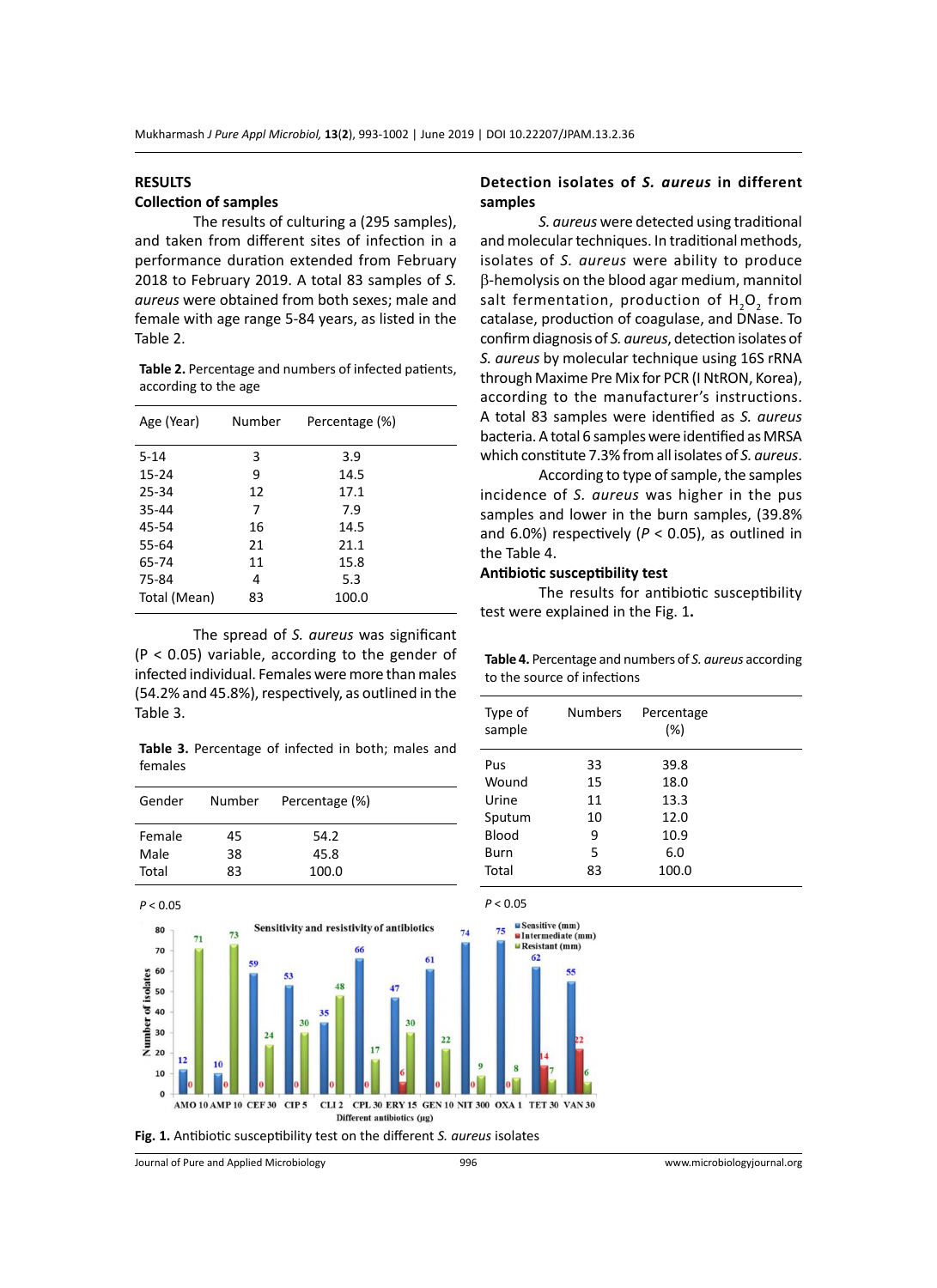Detection of some biofilm and other genes (*SasX*, *etC*, and *etD*) in *S. aureus* and diagnosis *S. aureus* isolates by 16S rRNA

Diagnosis of different *S. aureus* conducted by 16S rRNA (Fig. 2).

In addition, PCR was used to detect the presence of different genes, such as exofoliative toxins (*etC*, and *etD*) in *S. aureus* samples. The *etD* gene was detected in 33 (39.75%) isolates from all S*. aureus* isolates, as outlined in the Table 5 and the Fig. 3.

On the other hand, *etC* gene no detects in all samples of *S. aureus* samples, as summarized in the Fig. 4.

### **SasX gene in different isolates of** *S. aureus*

Moreover, PCR was used to detect the presence of different genes, such as *SasX* gene in S. aureus samples. In the current study, the high



**Fig. 2.** Agarose gel electrophoresis and Genomic DNA isolated from *S. aureus* showing 16S rRNA gene for *S. aureus*  using specific primer, with M: Marker (100-2000bp). All lanes were (1-10) positive PCR amplification at 777bp PCR product size.



**Fig. 3.** Agarose gel electrophoresis image that shown the PCR product of *etD* gene in *S. aureus* isolates. Where M: Marker (100-2000bp), lane (1-8) some positive PCR amplification at (535bp) PCR product size.

| Sample<br>Gene                           | Pus | Wound                         | Burn | Urine | Sputum | <b>Blood</b> | Total     |                             |
|------------------------------------------|-----|-------------------------------|------|-------|--------|--------------|-----------|-----------------------------|
| $etD$ No(%) $15(45.5)$                   |     | $10(30.1)$ $5(15.2)$ $2(6.1)$ |      |       | 1(3.1) | O(0)         | 33(39.75) |                             |
| Journal of Pure and Applied Microbiology |     |                               |      |       | 997    |              |           | www.microbiologyjournal.org |

**Table 5.** Prevalence of *etD* gene in different samples of *S. aureus*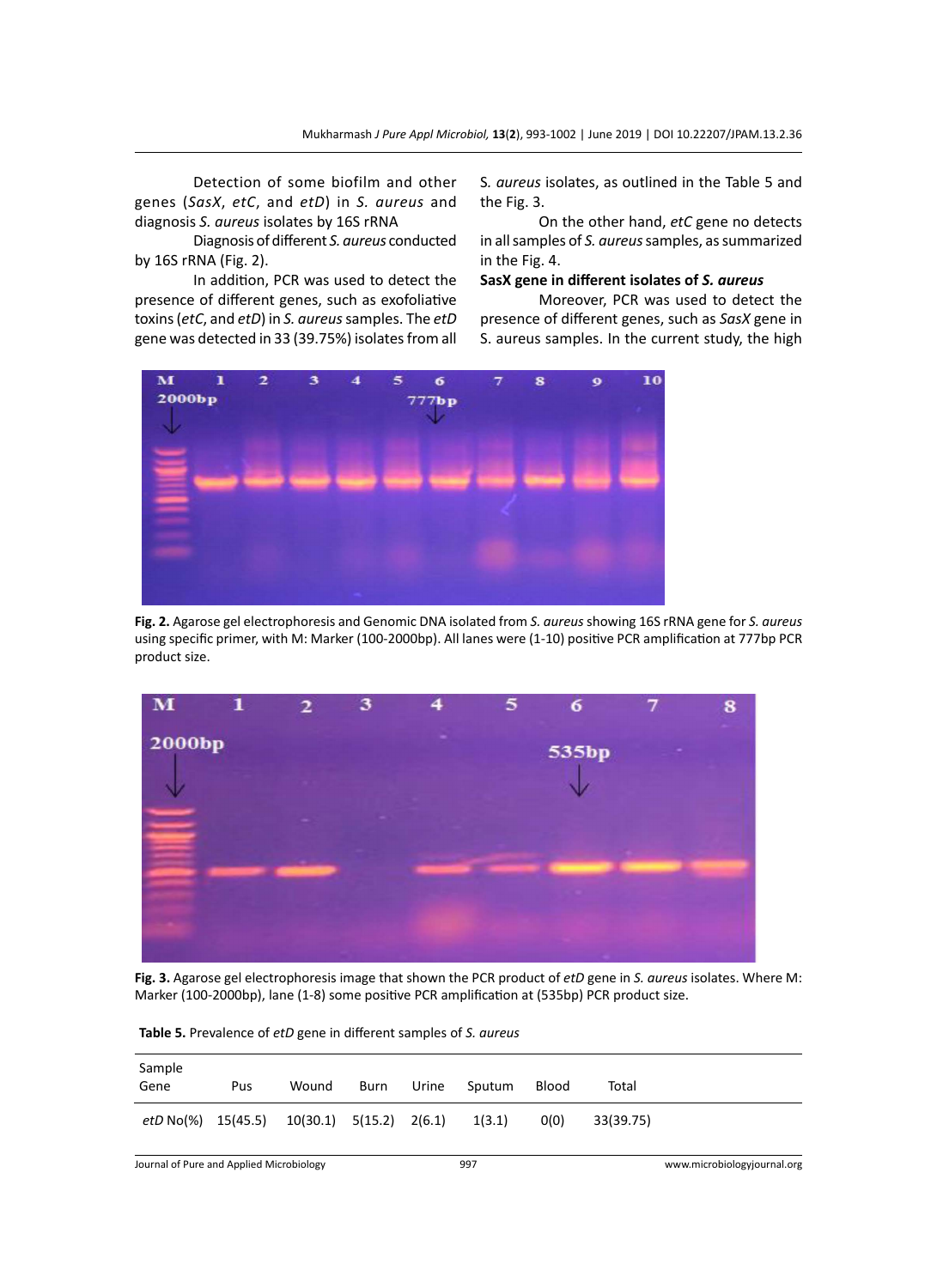significant (*P* < 0.05) rate was in sputum isolates (50%) and lowest was in urine (9.0%) respectively,

as outlined in the Table 6 and the Fig. 5.



**Fig. 4.** Agarose gel electrophoresis image that shown the PCR product of *etC* gene in *S. aureus* isolates. Where M: Marker (100-2000bp), lane (1-7) negative PCR amplification at (549bp) PCR product size.



**Fig. 5.** Agarose gel electrophoresis image that shown the PCR product of *SasX* gene in *S. aureus* isolates. Where M: Marker (100-2000bp), lane (1-10) some positive PCR amplification at (304bp) PCR product size.

| Type         | SasX     |          |           |
|--------------|----------|----------|-----------|
|              | Positive | Negative | Total     |
|              | No( %)   | No( %)   | No( %)    |
| Pus          | 4(12.1)  | 29(87.9) | 33(100.0) |
| Wound        | 1(6.7)   | 14(93.3) | 15(100.0) |
| Sputum       | 5(50.0)  | 5(50.0)  | 10(100.0) |
| Urine        | 1(9.1)   | 10(90.9) | 11(100.0) |
| <b>Blood</b> | 0(0.0)   | 9(100)   | 9(100.0)  |
| Burn         | 0(0.0)   | 5(100.0) | 5(100.0)  |
| Total        | 11(12.3) | 72(87.7) | 83(100.0) |
| No( %)       |          |          |           |
|              |          |          |           |

**Table 6.** Prevalence of *SasX* gene in different samples of *S. aureus*

**Table 7.** Inhibitory effect of *Lactobacillus* spp*.* to methicillin resistence *S. aureus* on the MRS agar

| MRSA<br>number | (mm) | L. reuteri L. acidophillus<br>(mm) |  |
|----------------|------|------------------------------------|--|
| 1              | 10   | 15                                 |  |
| $\overline{2}$ | 9    | 13                                 |  |
| 3              | 10   | 14                                 |  |
| 4              | 9    | 12                                 |  |
| 5              | 13   | 17                                 |  |
| 6              | 12   | 16                                 |  |

 $P < 0.05$ 

Journal of Pure and Applied Microbiology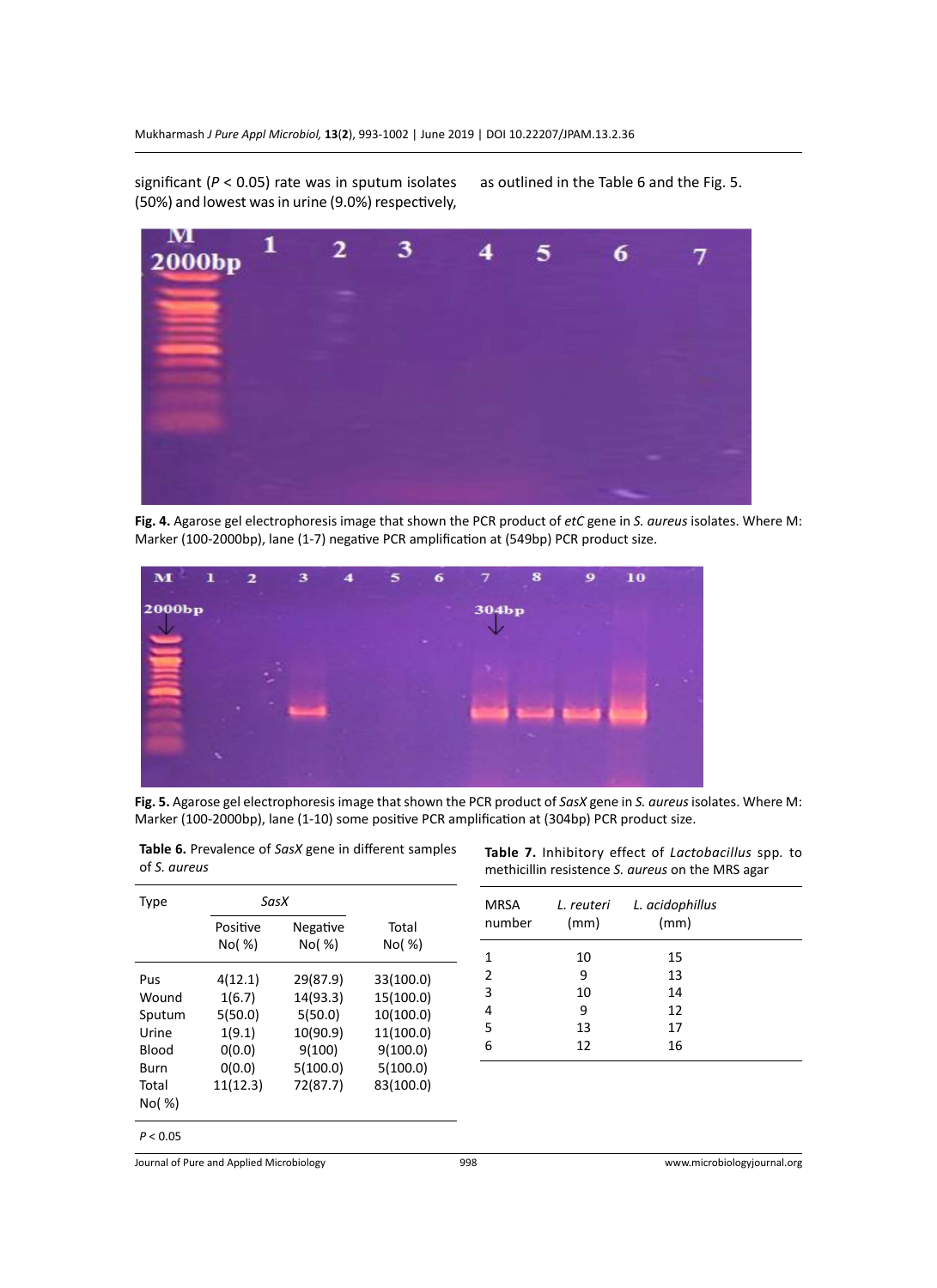### **Assessment inhibitory effect of probiotic lactobacilli species against different** *S. aureus* **isolates**

The results of lactobacilli species (Standar strains), such as *L acidophillus*, and *L reuteri* against different isolates of methicillin resistence *S. aureus* from different sites of infections observed variance in their inhibitory activity ranging from 9-17mm. Moreover, the results showed that there were variances in the inhibitory effect of the same isolate against antibiotic sensitive and resistant methicillin resistence *S. aureus*.

#### **Agar spot test method**

The results with the current study of bacterial culture broth for *Lactobacillus* spp. activity test were displayed obvious activity against methicillin resistence S. aureus.

*L acidophilus* express inhibition zone of 12-17 mm for *S. aureus* sensitive to antibiotics mentioned above, whereas the results with L reuteri were 9-13 mm, as outlined in the Table 7.

#### **DISCUSSION**

*S. aureus* is the major problem which causes a wide spread of diseases, such as bacteremia and nosocomial infections<sup>20</sup>. Tosas *et al*. 21 demonstrated that *S. aureus* is has been a worldwide health problem causing high rates of infection and death cases. In the present study, demonstrated there were predictive of high significant variance (*P* < 0.05) in spread of S. aureus in varies ages of patients which were variable and high percent of infected patients and ranging between 40-59 years.

The majority cases were patients that infected with wound of surgical operations, as summarized in the Table 4. Furthermore, Radhakrishnan *et al*. 22 stated that *S. aureus* infections distributed between various groups of age similarly, while there were study conducted by Sdougkos *et al*. 23 who reported that the ages between 15-60 years were high susceptible to be infected with *S. aureus*.

Moreover, the all of results with sensitivity test were significant (*P* < 0.05). The majority of these *S. aureus* samples were sensitive to OXA (75mm) and lowest sensitivity was with AMO (12mm), as outlined in the Fig. 1.

Martinez and Baquero $^{24}$  mentioned that the processes of resistance occur naturally or acquired by mutations or plasmid transportation. On the other hand, the resistance to betalactamase was highest with all antibiotics that used in the current study e.g. AMP (73mm) and AMO (71mm) and lowest resistivity was with VAN (6mm), TET (7mm), OXA (8mm), and NIT (9mm), respectively (Table 1). Abdullahi and Iregbu<sup>25</sup> stated that the results were resistant as to the occurrence of β-lactamase generating of *S. aureus* isolates in the health centres environment due to the usage of the β-lactamase treatments for the handling, presenting chance for the selective colonizing for more resistant β-lactamase *S. aureus*.

With regard to virulence factors, the fact that the existence of *SasX* gene accompanied with other genes responsible for adherence, colonization, and yield of biofilm and their high resistant to antibiotic, and similar to other researcher like Fahimeh *et al*. 26. The *SasX* protein has remarkable role in the nasal colonization and epidemic wave of MRSA and effect as a virulence factor on the aggregation of bacteria<sup>9</sup>. Moreover, the prevalence of *SasX* isolates were compatible with found Li *et al*. 9 when who reported that *SasX* gene existence has a role in the enhancing nasal colonization and adhering, abscess formation and lower respiratory tract diseases. The strains of *S. aureus* which carry *SasX* gene have been found to spread rapidly in many studies in east China, as reported in Kong *et al*. <sup>27</sup> study. In the present study, 6 (7.3%) were considered isolates as MRSA according to their resistance to OXA, and most of the isolates were isolated from pus and wounds samples. Also, *SasX* gene has a role in the epidemics of MRSA in Asia, and who stated that *SasX* gene increase *S. aureus* colonization, aggregation and evade immune system responses, and lately leads to prolonged survival in blood of human<sup>9</sup>. In the present study, the percent was higher than results in another study that conducted by Dhiman *et al*. 28 in Shanghai (33.3%).

The *etD* is a 27 KDa protein and have structural similarity to other exfoliative toxins, was first detected in 2002 by Nishifuji *et al*. 29. The predominant of *etD* was linked to the cutaneous

Journal of Pure and Applied Microbiology 999 www.microbiologyjournal.org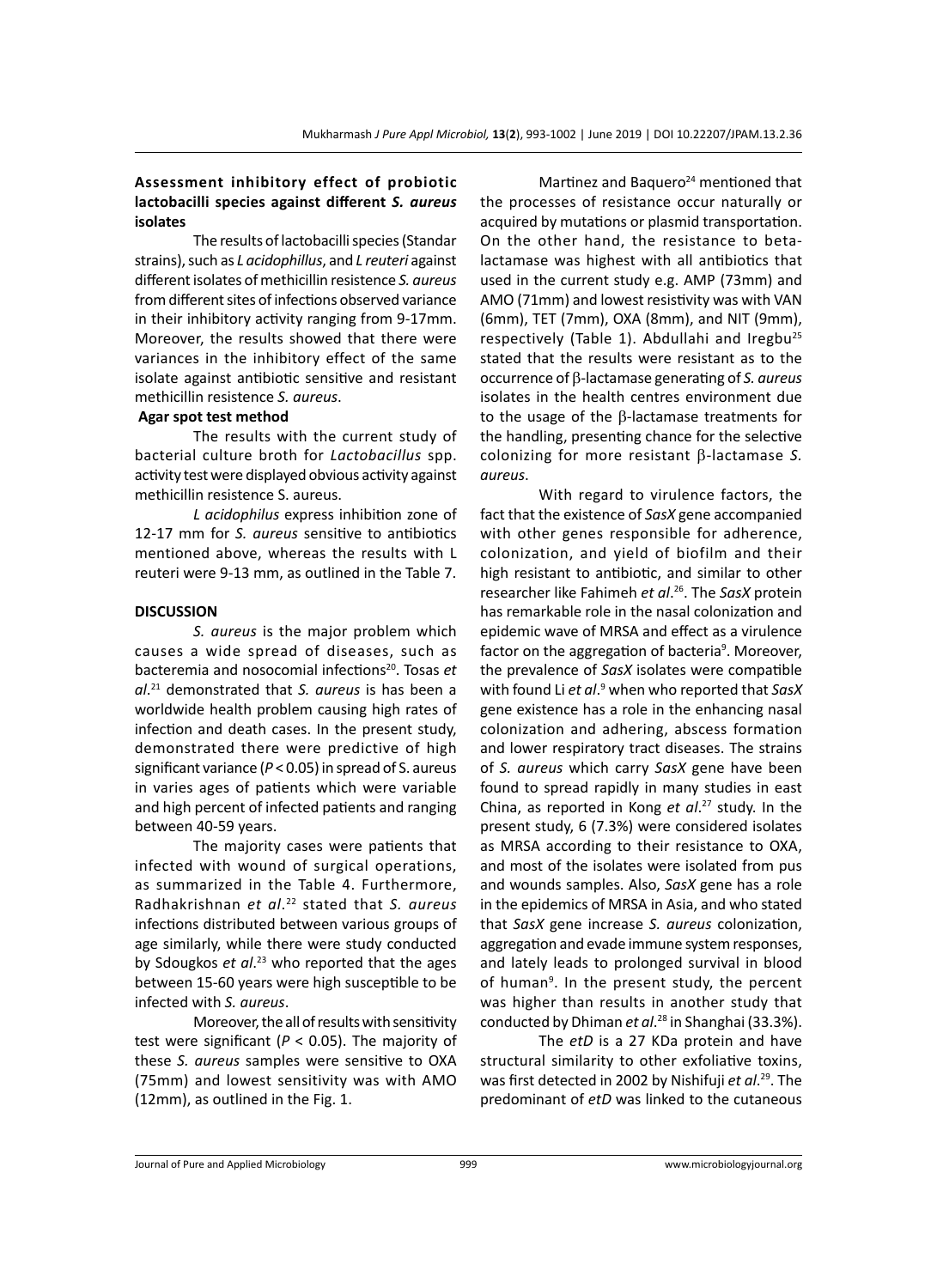diseases, and that statement agreed with study which conducted by Mohseni et al.<sup>11</sup>. The prevalence of *etD* was linked to the cutaneous diseases, and compatible with found of Bukowski *et al*. 30 study.

Furthermore, Sato *et al*. 12 reported that the molecular mass of another gene of exofoliative C gene (*etC*) is a 27 kDa, heat labile, and origins *etC* in the animals, such as chickens and mice. Moreover, *etC* isolated from horse. In the present study we noticed that there is no presence of *etC* gene in all samples of human (Fig. 4). These results of current study compatible with found of Nishifuji *et al*. 29 when who reported that *etC* was not related to human diseases, and identified only in the animal, especially with horse infections.

Probiotic is beneficial intestinal microorganisms have abundant and significant functions, such as they produce several nutrients for body host, inhibit and prevent diseases, which caused by gastrointestinal pathogens, and modulation of immune system response<sup>15</sup>. For probiotic effect, the results were significant (Table 7) with the current study, and were agreed with found of Dowarah *et al*. 31 who suggested that the inhibitory action of probiotics have main related to statement that lactic acid bacteria (LAB) decrease pH and/or secrete organic acids (lactic and acetic acids). The results of *S. aureus* culture broth in the current study showed observable inhibitory effect in the resistant and sensitive to isolates of *S. aureus*. The reason may be due to the production of antimicrobial substances i.e. organic acids which generally the chief end product for LAB. Riviere *et al*. 32 described that the ability to destroy inulintype fructans of LAB isolates and Prabhujeshwar *et al*. <sup>33</sup> who reported that the ability of organic acids by lactobacilli in various media stated related results. Furthermore, other substances also were noticed to express effect on bacterial growth, such as bacteriocins, and  $H_2O_2^{34}$ . The results of the current study were compatible with found of Khanafari and Porgham35, and Vieco-Saiz *et al*. 36.

#### **CONCLUSIONS**

The percentages of *Staphylococcu aureus* were increased in pus and wound samples 33 (39.8%) and 15 (18.0%) respectively, and the lowest was in the burn sample 5 (6.0%).

Furthermore, MRSA isolates constitute 6 (7.3%) from all S. aureus isolates, and methicillin sensitive *S. aureus* (MSSA) were 92.7 % from all S. aureus samples. MRSA were multiresistant for numerous antibiotics i.e. ampicillin (73%), amoxicillin (71%) and clindamycin (48%). Furthermore, molecular techneque analysis had seen that the found of adherence, biofilm, and exofoliative genes, especially *SasX*, *etC*, and *etD*, that an increase antibiotic resistance to *S. aureus*. Moreover, the increase rates of resistance to β-lactam antibiotics in such large rates, and indicates that the misuse of antibiotic represent a serious problem need to be more investigated.

Finally, the current study demonstrated that the probiotic spp had a significant antimicrobial effect against different isolates of *S. aureus*, especially MRSA, and in several mechanisms and various sources of infections. *S. aureus* culture broth had a highest effect on the *S. aureus* than cell-free culture supernatants.

#### **ACKNOWLEDGMENTS**

Our gratitude and thanks to staff of Al-Karameh and Al-Zahraa hospitals laboratories for their efforts. Moreover, I would like thankful for staff Microbiology Laboratory Departments, College of Medicine, Wasit University for providing requirements and support this work.

#### **FUNDING**

None.

#### **Data availability**

All datasets generated or analyzed during this study are included in the manuscript.

#### **Ethics Statement**

This article does not contain any studies with human participants or animals performed by any of the authors.

#### **REFERENCES**

- 1. Rasigade J.P, Vandenesch F. *Staphylococcu aureus*: a pathogen with still unresolved issues. *Infect. Genet. Evol*., 2014; **21**: 510-4.
- 2. Jarvis W.R., Jarvis A.A., Chinn R.Y. National prevalence of methicillin-resistant *S. aureus* in in patients at United States health care facilities, 2010. *Am J Infect Control*, 2012; **40**(3): 194-200.
- 3. Frazee B.W., Lynn J., Charlebois E.D., Lambert L.,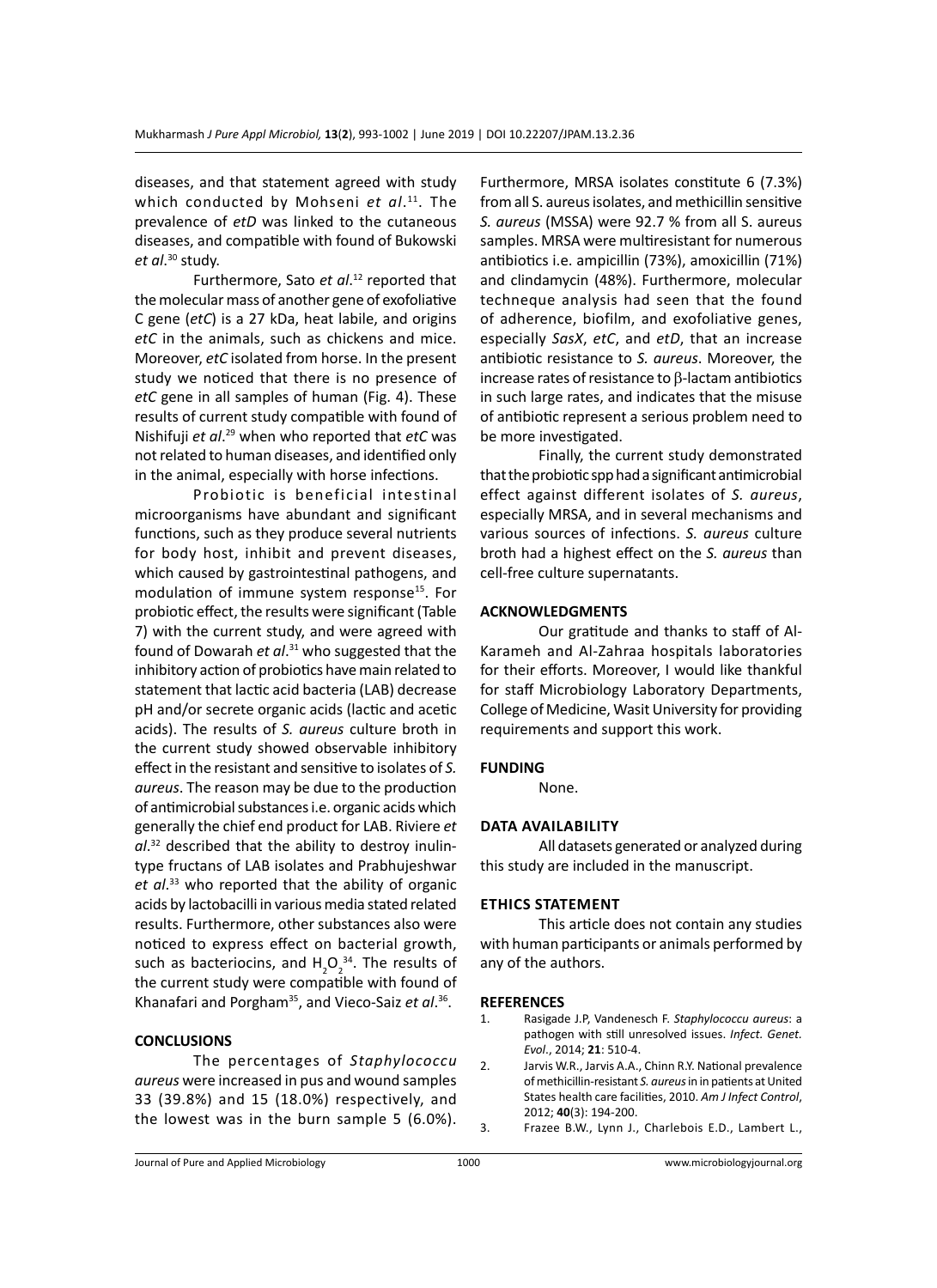Lowery D., Perdreau-Remington F. High prevalence of methicillin-resistant *S. aureus* in emergency department skin and soft tissue infections. *Ann Emerg Med*., 2005; **45**(3): 311-20.

- 4. Ness T. "Multiresistant bacteria in ophthal-mology," *Ophthalmol*, 2010; **107**(4): 318-322,
- 5. Neyra R.C., Frisancho J.A., Rinsky J.L., *et al*. "Multidrugresistant and methicillin-resistant *S. aureus* (MRSA) in hog slaughter and processing plant workers and their community in North Carolina (USA)," *Environ. Health Perspec.*, 2014; **122**(5): 471-477.
- 6. Bimanand L., Taherikalani M., Jalilian F., Sadeghifard N., Ghafourian S., Mahdavi Z., Mohamadi S., Sayehmiri K., Hematian A., and Pakzad I. Association between biofilm production, adhesion genes and drugs resistance in different SCCmec types of methicillin resistant *S. aureus* strains isolated from several major hospitals of Iran. *Iran J. Basic Med. Sci*., 2018; **21**(4): 400-403.
- 7. Davies D., "Understanding biofilm resistance to antibacterial agents," *Nature Rev. Drug Discov.*, 2003; **2**(2): 114-122.
- 8. Figueiredo A., Ferreira F., Ossaille C., Cristiana B., Beltrame O., Farrel M., and Marina C. The role of biofilms in persistent infections and factors involved in *ica*-independent biofilm development and gene regulation in *S. aureus*. *Critic Rev. Microbiol.*, 2017; **43**(5): 1-19.
- 9. Li M., Du X., Villaruz A.E., Diep B.A., Wang D., Song Y., Tian Y., Hu J., Yu F., Lu Y., Otto M. MRSA epidemic linked to a quickly spreading colonization and virulence determinant. *Nat. Med*., 2012, **18**(5): 816-9.
- 10. Foster T.J., Geoghegan J.A., Ganesh V.K., and Hook M. Adhesion, invasion and evasion: the many functions of the surface proteins of *S. aureus*. *Nat Rev Microbiol*., 2014; **12**(1): 49-62.
- 11. Mohseni M., Rafiei F., and Ghaemi E.A. High frequency of exfoliative toxin genes among *S. aureus* isolated from clinical specimens in the north of Iran: Alarm for the health of individuals under risk. *Iran J. Microbiol*., 2018; **10**(3): 158-165.
- 12. Sato, H., Matsumori, Y., Tanabe, T., Saito, H., Shimizu, A., Kawano, J. A new type of staphylococcal exfoliative toxin from a *S. aureus* strain isolated from a horse with phlegmon. *Infect. Immun*., 1994, **62**: 3780-3785.
- 13. Food and agriculture organization of the United Nations (FAO). Health and nutritional properties of probiotics in food including powder milk with live lactic acid bacteria, 2001.
- 14. Bermudez-Brito M. Plaza-Dםaz J. Muסoz-Quezada S. Gף mez-Llorente C. Gil A. Probiotic Mechanisms of Action. *Ann. Nutr. Metab.*, 2012; **61**: 160-174.
- 15. Markowiak P., and Slizewska K. Effects of Probiotics, Prebiotics, and Synbiotics on Human Health. *Nutrients*., 2017; **9**(9): 1021.
- 16. Yan F., Polk D.B. Probiotics and immune health. *Curr. Opin. Gastroenterol.*, 2011; **27**: 496-0501.
- 17. Ogunbanwo, S. Functional properties of lactic acid bacteria isolated from ogi and fufu, two Nigerian fermented foods. *Adv. Food Sci.*, 2005; **27**: 14-21.
- 18. Klewicka E., Libudzisz Z., Czajka D., Kuc K. Antagonistic activity of lactic acid bacteria *Lactobacillus acidophilus*.

[Antagonistyczna aktywno ז bakterii fermentacji mlekowej *Lactobacillus acidophilus*.] *Zywnosc* 1999; **4**(21): 168-175.

- 19. Tahara, T., Oshimura, M., Umezawa, C., and Kanatani, K. Isolation, partial characterization, and mode of action of Acidocin J1132, a two-component bacteriocin produced by *Lactobacillus acidophilus* JCM 1132. *Appl. Environ. Microb.*, 1996; **6**(2): 892-897.
- 20. Christoph and Naber. *S. aureus* Bacteremia: Epidemiology, Pathophysiology, and Management Strategies. *Clin. Infect. Dis.*, 2009, 48, **4**(15): S231-S237.
- 21. Tosas Auguet O., Stabler R.A., Betley J., *et al*. Frequent Undetected Ward-Based Methicillin-Resistant *StaphylococcuS. aureus* Transmission Linked to Patient Sharing Between Hospitals. *Clin. Infect. Dis*. 2018; **66**: 840.
- 22 Radhakrishnan V., Ravichandran S., Murugaiyan S., Vadivelu., and Radhakrishnan S. Prevalence of carriage of community-acquired Methicillin-resistant *StaphylococcuS. aureus* among children attending the pediatric OPD at a tertiary care hospital. *Int. J. Contemp. Pediatr*., 2018; **5**(5): 1956-1961.
- 23. Sdougkosa G., Chini V., Papanastasiouc D.A. Christodouloua G. Stamatakisa E., Vrisa A., Christodoulidid I., Protopapadakisa G., and Spiliopoulou I. Community-associated *S. aureus* infections and nasal carriage among children: molecular microbial data and clinical characteristics. *Clin. Microbiol. Infect*., 2008; **14**(11): 995-1001.
- 24. Martinez J.L., and Baquero F. Mutation Frequencies and Antibiotic Resistance. *Antimicrob agents chemo,*. 2000; **44**(7): 1771-1777.
- 25. Abdullah N., and Iregbu K.C. Methicillin Resistant *StaphylococcuS. aureus* in a Central Nigeria Tertiary Hospital. *Ann. Tropic. Pathol.*, 2018; **9**(1): 6-10.
- 26. Fahimeh, N., morteza, A., Namvar, E. Detection of genes involved in biofilm formation in *S. aureus*  isolates. GMS. *Hygiene Infec. Control,* 2016; **11**: ISSN 2196-5226.
- 27. Kong H., Fang L., Jiang R., and Tong J. Distribution of *SasX*, *pvl*, and *qacA*/B genes in epidemic methicillinresistant *S. aureus* strains isolated from East China. *Infect Drug Resist*., 2018; **11**: 55-59.
- 28. Dhiman M., Bhatt N., Chau-Han V., Farooq A., Khan A. Emergence of methicillin resistant *S. aureus* (MRSA) isolates from north India harboring a novel *SasX* gene: further analyzing its role in biofilm formation. *Ann Med Biomed Sci*., 2017; **3**(1): 46-50.
- 29. Nishifuji, K., Sugai, M., Amagai, M. Staphylococcal exfoliative toxins: molecular scissors of bacteria that attack the cutaneous defense barrier in mammals. *J. Dermatol Sci.*, 2008; **49**: 210-231.
- 30. Bukowski M., Wladyka B., and Dubin G. Exfoliative Toxins of *StaphylococcuS. aureus*. *Toxins* (Basel). 2010; **2**(5): 1148-1165.
- 31. Dowarah R., Verma A.K., Agarwa N., Singh P, Singh B.R. Selection and characterization of probiotic lactic acid bacteria and its impact on growth, nutrient digestibility, health and antioxidant status in weaned piglets. *PLoS ONE*, 2018; **13**(3): e0192978.
- 32. Riviere A., Selak M., Geirnaert A., Abbeele P.V., Vuyst L.D. Complementary Mechanisms for Degradation of

Journal of Pure and Applied Microbiology 1001 www.microbiologyjournal.org